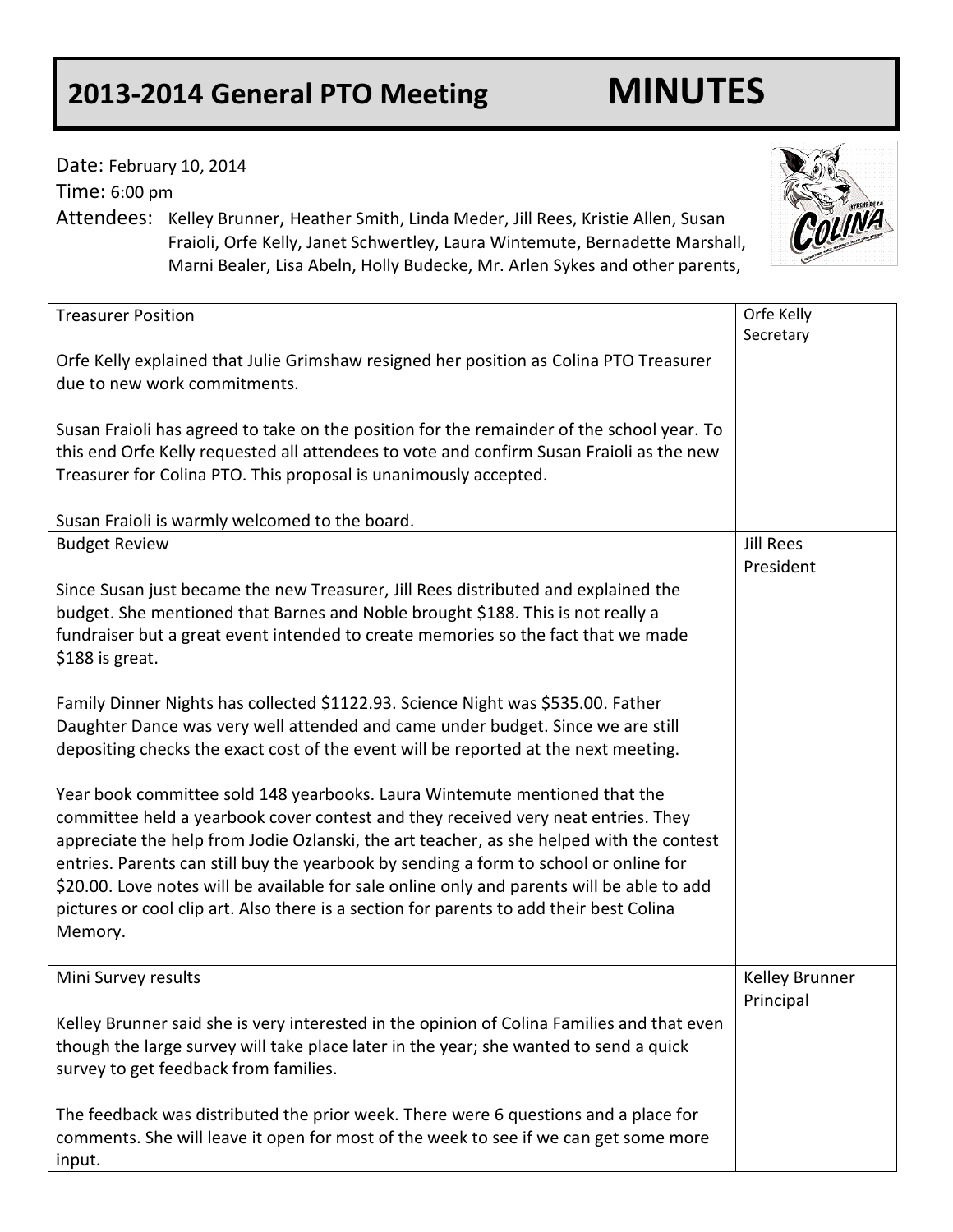| So far the results indicate that people are satisfied with Principal communication.                                                                                                                                                                           |                                          |
|---------------------------------------------------------------------------------------------------------------------------------------------------------------------------------------------------------------------------------------------------------------|------------------------------------------|
| 90% agreed that the security on Campus is good.                                                                                                                                                                                                               |                                          |
| 86% of people agree if they feel welcome when they come to school.                                                                                                                                                                                            |                                          |
| 87% agree that the teacher challenges motivate their student.                                                                                                                                                                                                 |                                          |
| 98% of families attended meet the teacher night, 92% Curriculum Night, 12% Town Hall<br>Meeting, 54% Math Night, PTO Meetings 37% and 72% PTO Events.                                                                                                         |                                          |
| Motion to vote:                                                                                                                                                                                                                                               |                                          |
| Purchase of current basket to hold playground equipment                                                                                                                                                                                                       | Bernadette<br>Marshall                   |
| Bernadette Marshall said that we need a new basket to hold playground equipment.<br>There are two different possibilities in Amazon. The cost \$202.00 or \$262.00 They are<br>similar to the basket that Mr. Moser has.                                      |                                          |
| Bernadette motions to vote for the purchase of the cart. Motion is approved<br>unanimously. The assembly agrees to let her choose which of these two options makes<br>more sense and she can order it.                                                        |                                          |
| Motion to vote                                                                                                                                                                                                                                                |                                          |
| Purchase of metal carts to wheel lunches for younger grades. $1st$ , $2nd$ and $3rd$ grade kids<br>are carrying very heavy baskets to go to lunch and she asked if we could help them by<br>buying rolling baskets to make it easier for the kids.            |                                          |
| The cost of a basket is \$25.00 per classroom. We need 12 for a total of \$300.00 This<br>purchase is approved unanimously.                                                                                                                                   |                                          |
| <b>Basket Auction</b>                                                                                                                                                                                                                                         | Janet Schwertley<br><b>Board Advisor</b> |
| Janet Schwertly, said that the Annual basket auction will take place on March 28 at 5:00.<br>There will be special performances including an acoustic guitarist. There will be a Bar B<br>Q - Cowboy theme. Nothing Bundt Cakes will be selling at the event. |                                          |
| There are going to be great baskets and they are due on the Friday before spring break.                                                                                                                                                                       |                                          |
| Boosterthon                                                                                                                                                                                                                                                   | <b>Jill Rees</b>                         |
| Jill Rees said that Colina families pledged \$21942.70. So far we have collected<br>\$14720.75                                                                                                                                                                | President                                |
| We still have a few pledges to collect and then we'll give a little over 50% of the                                                                                                                                                                           |                                          |